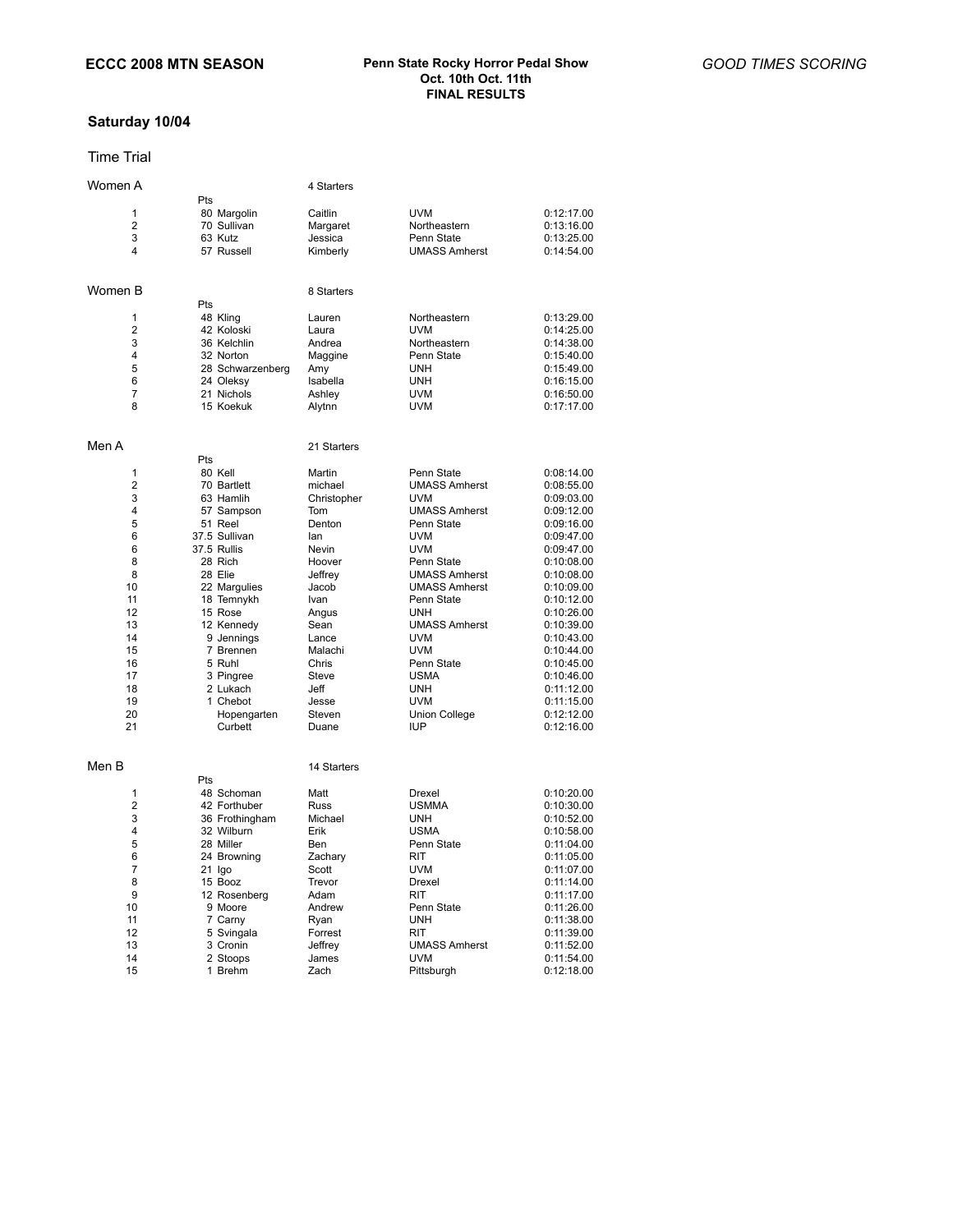### **ECCC 2008 MTN SEASON Penn State Rocky Horror Pedal Show Oct. 10th Oct. 11th FINAL RESULTS**

| Men C |               | 16 Starters |              |            |
|-------|---------------|-------------|--------------|------------|
|       | Pts           |             |              |            |
| 1     | 32 Patalano   | Nik         | Northeastern | 0:11:23.00 |
| 2     | 24 Wheatley   | David       | <b>IUP</b>   | 0:11:24.00 |
| 3     | 18 Pisaselb   | Will        | <b>RIT</b>   | 0:12:18.00 |
| 4     | 15 Tortorice  | John        | Penn State   | 0:12:19.00 |
| 5     | 12 Mondiek    | Chris       | RIT          | 0:12:28.00 |
| 6     | 9 Falkenstern | Paul        | Penn State   | 0:12:29.00 |
| 7     | 7 Kovalchik   | Jake        | Penn State   | 0:12:49.00 |
| 8     | 5 Cullen      | Kevin       | <b>USMMA</b> | 0:14:03.00 |
| 9     | 4 Gordon      | Geoff       | <b>UVM</b>   | 0:14:20.00 |
| 10    | 3 Spencer     | Peter       | <b>USMMA</b> | 0:14:57.00 |
| 11    | 2 Sehumacher  | Eric        | Lehigh       | 0:15:29.00 |
| 12    | 1 Thompson    | Andrew      | <b>USMA</b>  | 0:15:44.00 |
| 13    | Barr          | Chris       | Penn State   | 0:20:28.00 |
| 14    | Wheeler       | Andrew      | <b>USMA</b>  | 0:22:15.00 |
| 15    | Ciarlo        | Marc        | Penn State   | 0:24:36.00 |
| 16    | Tyger         | Drew        | Penn State   | 0:25:14.00 |

### Downhill 1

| Women A             |                          | 5 Starters     |                          |                          |
|---------------------|--------------------------|----------------|--------------------------|--------------------------|
|                     | Pts                      |                |                          |                          |
| 1                   | 80 Sullivan              | Margaret       | Northeastern             | 0:04:30.00               |
| $\overline{2}$      | 70 Kelchlin              | Andrea         | Northeastern             | 0:04:32.00               |
| 3                   | 63 Kling                 | Lauren         | Northeastern             | 0:05:42.00               |
| 4                   | 57 Koloski               | Laura          | <b>UVM</b>               | 0:05:43.00               |
| 5                   | 51 Margolin              | Caitlin        | UVM                      | 0:06:07.00               |
|                     |                          |                |                          |                          |
| Men A               |                          | 14 Starters    |                          |                          |
|                     | Pts                      |                |                          |                          |
| 1                   | 75 Mellen                | Sam            | Northeastern             | 0:02:35.00               |
| 1                   | 75 Morse                 | Adam           | <b>UVM</b>               | 0:02:35.00               |
| 3                   | 63 Scannell              | Chris          | UVM                      | 0:02:41.00               |
| 4                   |                          | Adam           | <b>UVM</b>               | 0:02:54.00               |
| 5                   | 57 Plumley<br>51 Fields  | Garson         | UVM                      | 0:03:02.00               |
| 6                   | 45 Thodal                | Robert         |                          | 0:03:03.00               |
| $\overline{7}$      | 40 Santes                | Anthony        | Lehigh<br><b>UVM</b>     | 0:03:05.00               |
| 8                   |                          | Tom            | <b>UMASS Amherst</b>     |                          |
| 9                   | 35 Sampson<br>30 Clifton | Forrest        | <b>Union College</b>     | 0:03:13.00<br>0:03:14.00 |
| 10                  | 26 Clemenzi              | Joseph         | <b>UMASS Amherst</b>     | 0:03:18.00               |
| 11                  | 22 Marks                 | Will           | <b>UVM</b>               |                          |
| 12                  | 18 Patalano              | <b>Nik</b>     | Northeastern             | 0:03:37.00               |
| 13                  | 15 Davis                 |                | Penn State               | 0:03:56.00               |
| 14                  | 12 Hounsell              | Ryan<br>Chris  | <b>UVM</b>               | 0:03:57.00<br>0:04:12.00 |
|                     |                          |                |                          |                          |
| Men B               |                          | 5 Starters     |                          |                          |
|                     | Pts                      |                |                          |                          |
|                     |                          | John           | <b>UVM</b>               |                          |
| 1<br>$\overline{2}$ | 48 Oliver                |                |                          | 0:03:08.00               |
|                     | 42 Hopengarten           | Steven         | Union College            | 0:03:42.00               |
| 3<br>4              | 36 Myers<br>32 Rose      | Tyson          | Penn State<br><b>UNH</b> | 0:03:44.00               |
| 5                   | 28 Gordon                | Angus<br>Geoff | <b>UVM</b>               | 0:04:16.00<br>0:05:07.00 |
|                     |                          |                |                          |                          |
| Men C               |                          |                |                          |                          |
|                     | Pts                      | 9 Starters     |                          |                          |
|                     |                          |                |                          |                          |
| 1<br>2              | 32 Coakley               | Steven         | Northeastern             | 0:03:26.00               |
| 3                   | 24 Tyman<br>18 Kovalchik | Devin          | Lehigh<br>Penn State     | 0:03:51.00               |
| 4                   | 15 Klein                 | Jake<br>Nelson | <b>UMASS Amherst</b>     | 0:04:04.00<br>0:04:16.00 |
| 5                   | 12 Lukach                | Jeff           | <b>UNH</b>               | 0:04:20.00               |
| 6                   | 9 Rullis                 | Nevin          | <b>UVM</b>               | 0:04:22.00               |
| $\overline{7}$      |                          | William        | Penn State               |                          |
| 8                   | 7 Anderson               | Scott          | UVM                      | 0:04:37.00<br>0:04:46.00 |
| 9                   | 5 Igo<br>4 Brehm         | Zach           | Pittsburgh               | 0:04:49.00               |
|                     |                          |                |                          |                          |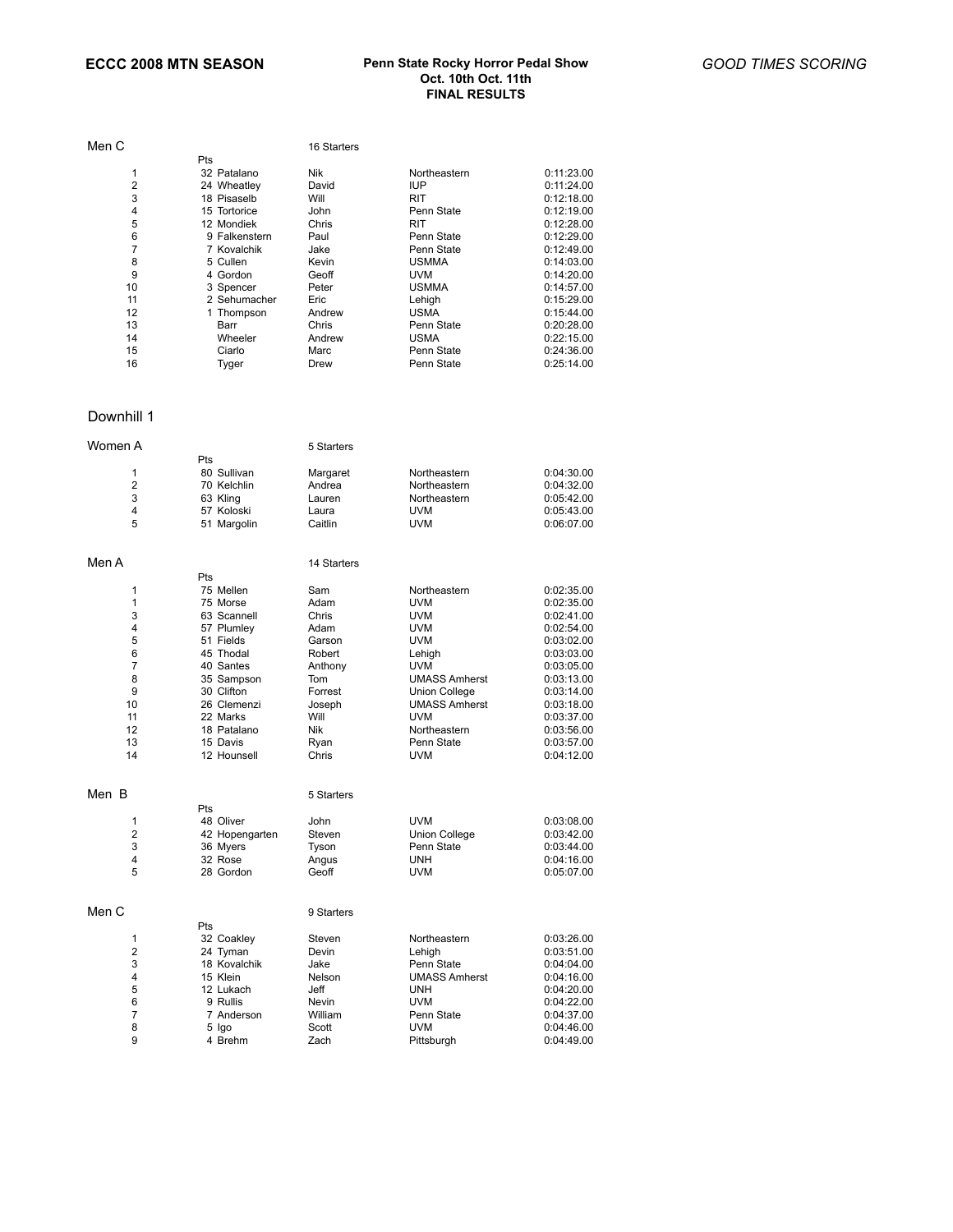# **Sunday 10/05**

## Cross Country

| Women A             |                        | 4 Starters     | 2 Laps                   |                    |
|---------------------|------------------------|----------------|--------------------------|--------------------|
|                     | Pts                    |                |                          |                    |
| 1                   | 80 Kutz                | Jessica        | Penn State               | 2:32:48            |
| $\overline{2}$      | 70 Margolin            | Caitlin        | <b>UVM</b>               | 2:44:43            |
| 3                   | 63 Sullivan            | Margaret       | Northeastern             | 2:50:54            |
| 4                   | 57 Russell             | Kimberly       | <b>UMASS Amherst</b>     | 2:55:01            |
| Women B             |                        | 9 Starters     | 1 Laps                   |                    |
|                     | Pts                    |                |                          |                    |
| 1                   | 48 Kling               | Lauren         | Northeastern             | 1:28:32            |
| 2                   | 42 Kelchlin            | Andrea         | Northeastern             | 1:32:41            |
| 3                   | 36 Muller              | Andrea         | Penn State               | 1:38:22            |
| 4                   | 32 Koloski             | Laura          | <b>UVM</b>               | 1:40:23            |
| 5                   | 28 Schwarzenberg       | Amy            | <b>UNH</b>               | 1:43:30            |
| 6                   | 24 Koekuk              | Alytnn         | <b>UVM</b>               | 1:45:16            |
| $\overline{7}$      | 21 Oleksy              | Isabella       | <b>UNH</b>               | 1:45:28            |
| 8                   | 15 Norton              | Maggine        | Penn State               | 1:54:02            |
| <b>DNF</b>          | <b>Nichols</b>         | Ashley         | <b>UVM</b>               |                    |
| Men A               |                        | 27 Starters    | 3 Laps                   |                    |
|                     | Pts                    |                |                          |                    |
| 1                   | 80 Kell                | Martin         | Penn State               | 2:26:41            |
| $\overline{2}$      | 70 Hamlih              | Christopher    | <b>UVM</b>               | 2:28:55            |
| 3                   | 63 Bartlett            | michael        | <b>UMASS Amherst</b>     | 2:32:54            |
| 4                   | 57 Thodal              | Robert         | Lehigh                   | 2:38:11            |
| 5                   | 51 Sampson             | Tom            | <b>UMASS Amherst</b>     | 2:38:13            |
| 6<br>$\overline{7}$ | 45 Sullivan            | lan            | <b>UVM</b>               | 3:08:54            |
| 8                   | 40 Pigca               | Joe            | Lehigh                   | 2:46:38            |
| 9                   | 35 Ruhl                | Chris<br>Lance | Penn State<br><b>UVM</b> | 2:50:56<br>2:52:01 |
| 10                  | 30 Jennings<br>26 Rose |                | <b>UNH</b>               | 2:57:24            |
| 11                  | 22 Temnykh             | Angus<br>Ivan  | Penn State               | 2:59:24            |
| 12                  | 18 Rullis              | Nevin          | <b>UVM</b>               | 3:00:47            |
| 13                  | 15 Brennen             | Malachi        | <b>UVM</b>               | 3:05:38            |
| 14                  | 12 Elie                | Jeffrey        | <b>UMASS Amherst</b>     | 3:06:10            |
| 15                  | 9 Chebot               | Jesse          | UVM                      | 3:08:22            |
| 16                  | Rose                   | Angus          | <b>UNH</b>               | 2:05:40 At 1 Lap   |
| 17                  | Darwick                | Tim            | Penn State               | 2:09:14            |
| 18                  | Margulies              | Jacob          | <b>UMASS Amherst</b>     | 2:09:30            |
| 19                  | Smolko                 | Ryan           | Penn State               | 2:13:10            |
| 20                  | Hopengarten            | Steven         | Union College            | 2:25:01            |
| <b>DNF</b>          | Lukach                 | Jeff           | <b>UNH</b>               |                    |
| <b>DNF</b>          | Brown                  | Justin         | Penn State               |                    |
| <b>DNF</b>          | Pingree                | Steve          | <b>USMA</b>              |                    |
| <b>DNF</b>          | Rich                   | Hoover         | Penn State               |                    |
| <b>DNF</b>          | Reel                   | Denton         | Penn State               |                    |
| <b>DNF</b>          | Curbett                | Duane          | <b>IUP</b>               |                    |
| <b>DNF</b>          | Kennedy                | Sean           | <b>UMASS Amherst</b>     |                    |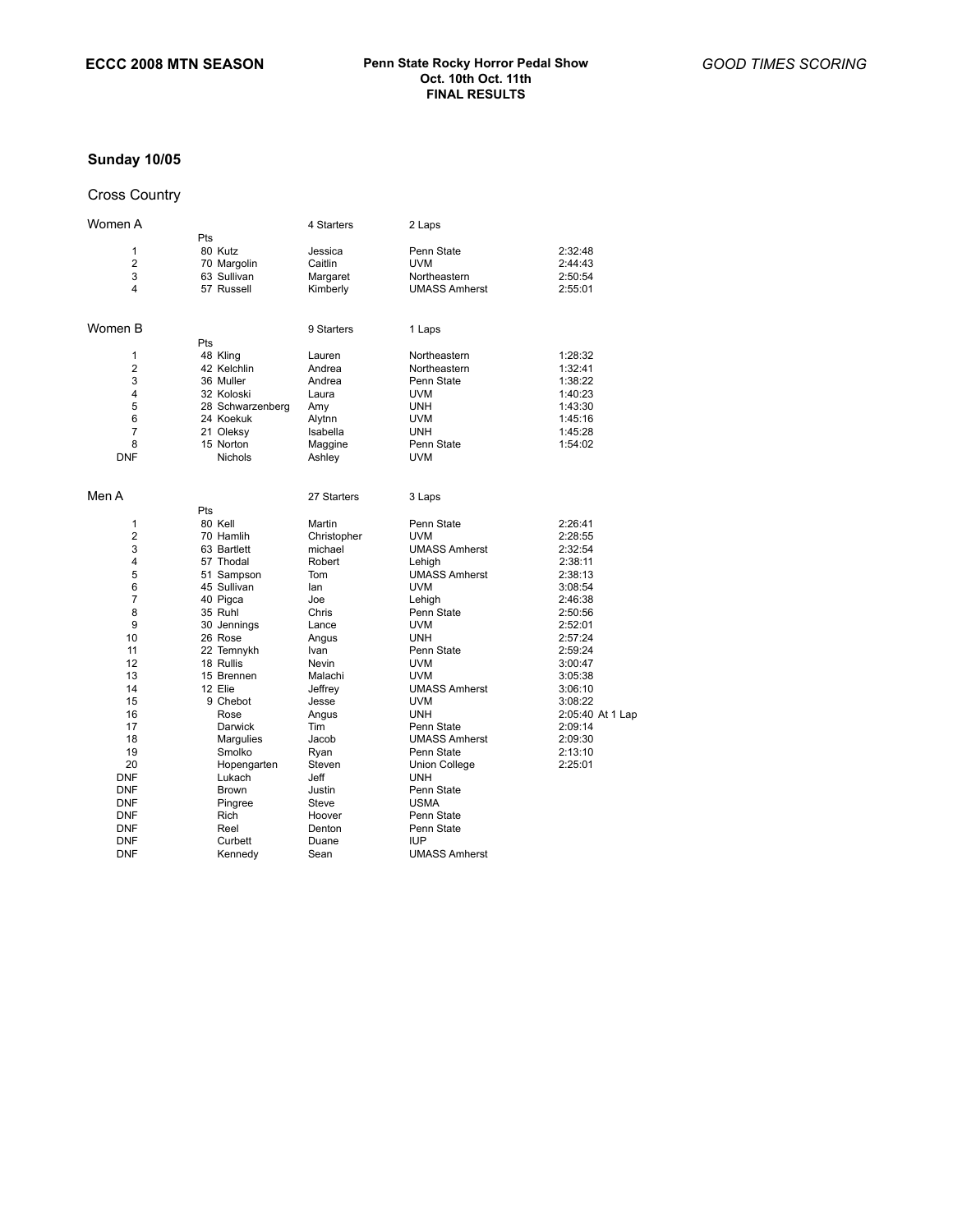### **ECCC 2008 MTN SEASON Penn State Rocky Horror Pedal Show Oct. 10th Oct. 11th FINAL RESULTS**

| Men B                                                                                 |                                                                                                                                                                     | 18 Starters                                                                                                           | 2 Laps                                                                                                                                                                                      |                                                                                                                                                        |
|---------------------------------------------------------------------------------------|---------------------------------------------------------------------------------------------------------------------------------------------------------------------|-----------------------------------------------------------------------------------------------------------------------|---------------------------------------------------------------------------------------------------------------------------------------------------------------------------------------------|--------------------------------------------------------------------------------------------------------------------------------------------------------|
| 1<br>$\overline{2}$<br>3<br>4<br>5<br>6<br>$\overline{7}$<br>8<br>9<br>10<br>11<br>12 | Pts<br>48 Carny<br>42 Forthuber<br>36 Wilburn<br>32 Schoman<br>28 Booz<br>24 Igo<br>21 Browning<br>15 Cronin<br>12 Ebeling<br>9 Smithgail<br>7 Brehm<br>5 Rosenberg | Ryan<br><b>Russ</b><br>Erik<br>Matt<br>Trevor<br>Scott<br>Zachary<br>Jeffrey<br>Kyle<br>Mark<br>Zach<br>Adam          | <b>UNH</b><br><b>USMMA</b><br><b>USMA</b><br>Drexel<br>Drexel<br><b>UVM</b><br><b>RIT</b><br><b>UMASS Amherst</b><br>Kutztown<br>Penn State<br>Pittsburgh<br>RIT                            | 2:00:56<br>2:03:03<br>2:07:16<br>2:09:40<br>2:09:46<br>2:12:07<br>2:14:38<br>2:18:56<br>2:21:00<br>2:32:00<br>2:34:03<br>2:36:46                       |
| 13<br>14<br><b>DNF</b><br><b>DNF</b><br><b>DNF</b><br><b>DNF</b>                      | 3 Svingala<br>2 Morrow<br>Clifton<br>Standley<br>Frothingham<br>Stoops                                                                                              | Forrest<br>Brad<br>Forrest<br>Joe<br>Michael<br>James                                                                 | <b>RIT</b><br>Lehigh<br>Union College<br>Penn State<br><b>UNH</b><br><b>UVM</b>                                                                                                             | 2:46:51<br>2:53:56                                                                                                                                     |
| Men C                                                                                 | Pts                                                                                                                                                                 | 26 Starters                                                                                                           | 1 Laps                                                                                                                                                                                      |                                                                                                                                                        |
| 1<br>$\overline{2}$<br>3<br>4<br>5<br>6<br>7<br>8<br>9<br>10                          | 32 Pisaselb<br>24 Wheatley<br>18 Mondiek<br>15 Marshall<br>12 Adams<br>9 Anderson<br>7 Myers<br>5 Morgan<br>4 Charneski<br>3 Spencer                                | Will<br>David<br>Chris<br>Eric<br>Ben<br>William<br>Tyson<br>William<br>Robert<br>Peter                               | RIT<br><b>IUP</b><br><b>RIT</b><br>Penn State<br>Villanova<br>Penn State<br>Penn State<br>Penn State<br><b>IUP</b><br><b>USMMA</b>                                                          | 1:09:16<br>1:10:55<br>1:15:11<br>1:15:28<br>1:18:27<br>1:18:49<br>1:18:55<br>1:19:08<br>1:19:17<br>1:24:08                                             |
| 11<br>12<br>13<br>14<br>15<br>16<br>17<br>18<br>19<br>20<br>21<br>22<br>23<br>24      | 2 Many<br>1 Tyger<br>Kovalchik<br>Ciarlo<br>Cullen<br>Herrera<br>Tortorice<br>Johnson<br>Thompson<br>Barr<br>Loomis<br>Childs<br>Foly<br>Sehumacher                 | Josh<br>Drew<br>Jake<br>Marc<br>Kevin<br>Felix<br>John<br>Matt<br>Andrew<br>Philip<br>Matt<br>Jeremy<br>Jared<br>Eric | Villanova<br>Penn State<br>Penn State<br>Penn State<br><b>USMMA</b><br>Penn State<br>Penn State<br>Monmouth<br><b>USMA</b><br>Penn State<br>Penn State<br>Penn State<br>Villanova<br>Lehigh | 1:25:25<br>1:25:29<br>1:27:20<br>1:27:21<br>1:28:12<br>1:33:01<br>1:34:13<br>1:35:51<br>1:38:31<br>1:39:08<br>1:39:51<br>1:44:32<br>1:44:41<br>2:05:56 |
| 25<br>DNF                                                                             | Barr<br>Wheeler                                                                                                                                                     | Chris<br>Andrew                                                                                                       | Penn State<br><b>USMA</b>                                                                                                                                                                   | 2:21:19                                                                                                                                                |

## Downhill 2

| Women A |               | 4 Starters |              |            |
|---------|---------------|------------|--------------|------------|
|         | Pts           |            |              |            |
|         | 80 Kelchlin   | Andrea     | Northeastern | 0:04:16.00 |
| 2       | 66.5 Margolin | Caitlin    | UVM          | 0:04:32.00 |
| 2       | 66.5 Sullivan | Margaret   | Northeastern | 0:04:32.00 |
| 4       | 57 Kling      | Lauren     | Northeastern | 0:05:49.00 |